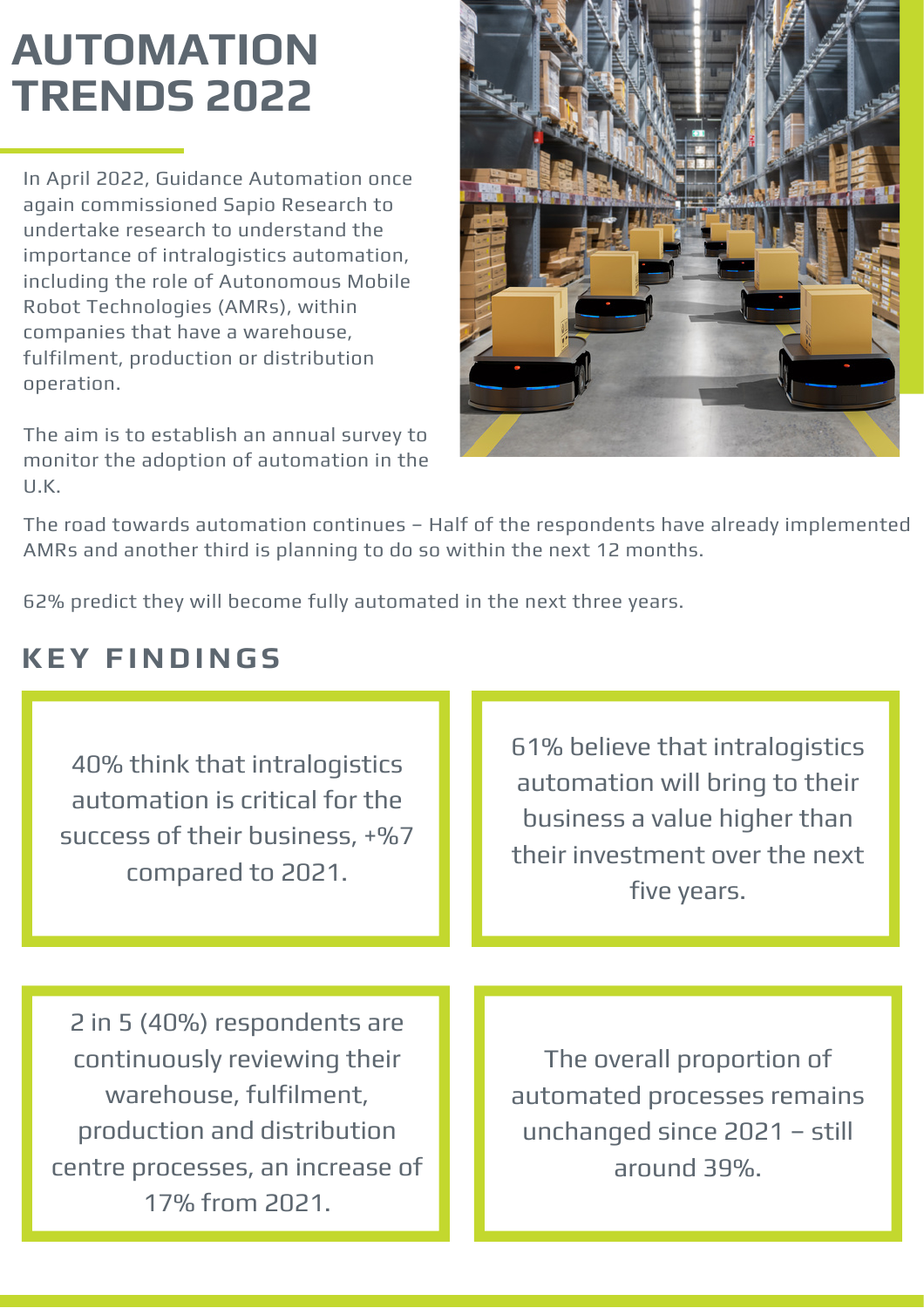# **AUTOMATION TRENDS 2022**

59.94% of material movement is currently undertaken by Autonomous Mobile Robots (AMRs) compared to that undertaken manually by employees.





On average, respondents not using AMRs expect the process mapping to last up to 14 months, and the implementation itself to last over 15.

In reality, those who have already implemented AMRs reported the entire process took 4-5 months less; on average, the process mapping took over 11 months, and the implementation itself took 13 months from trial to full operation.

Low operation costs (35%), increased productivity and efficiency (31%) are the most desired benefits to automating material movement.



The largest barrier to implementing automation in 2022 is cited as the extent of the downtime needed to upgrade – in 2021, the largest barrier was lack of trained employees to maintain the automated systems.